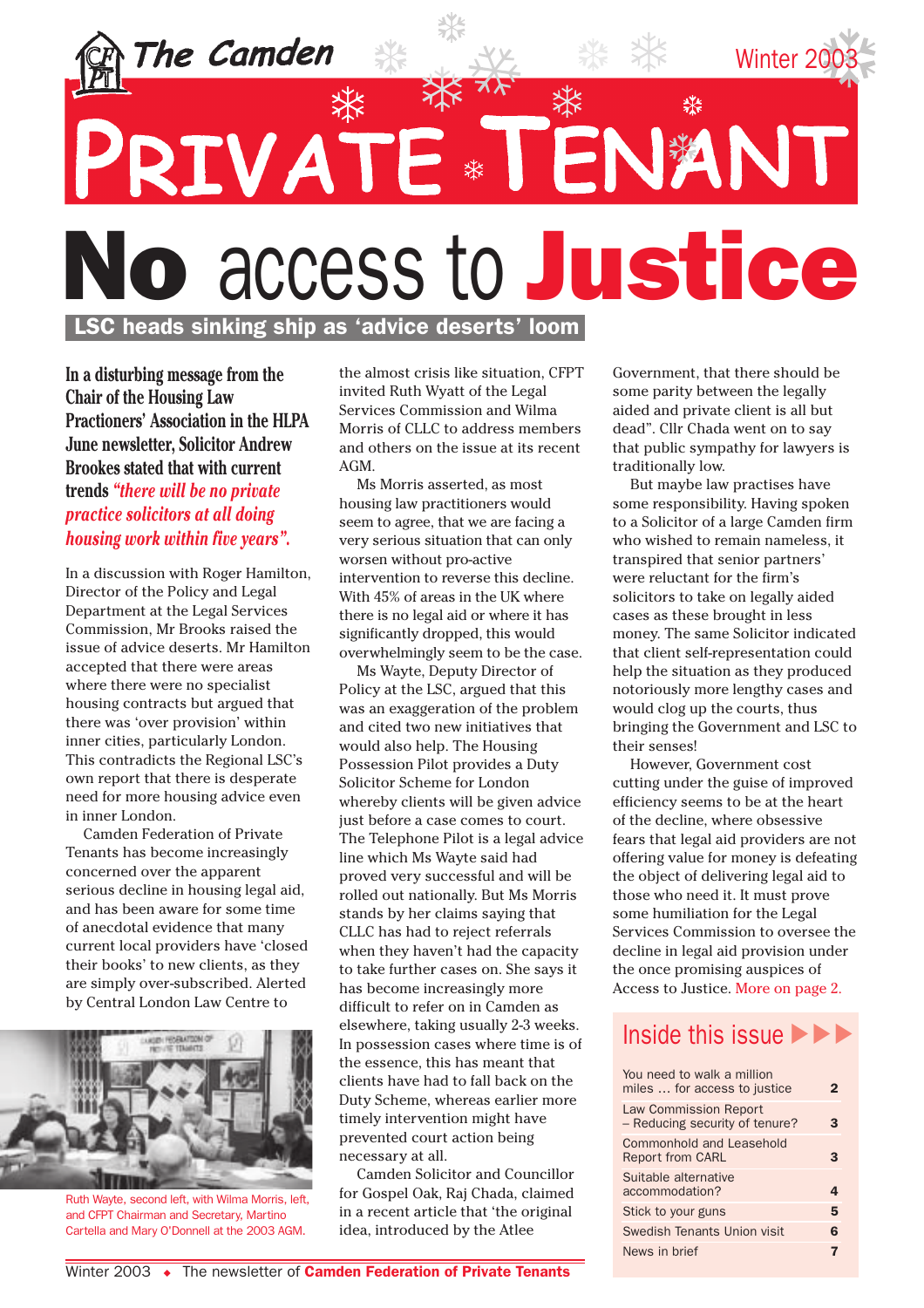# **YOU NEED S, for a manufacture of the set of the set of the set of the set of the set of the set of the set of the set of the set of the set of the set of the set of the set of the set of the set of the set of the set of** miles, for … access to justice – never mind a smile

**Well maybe not a million miles, but people are having to travel a very long way to find free legal advice. There are whole counties, for example Kent, with no free housing lawyers. The Legal Services Commission (LSC) have divided the country up into 421 areas, 45% of those areas do not have any specialist housing advisers.**

While you may not have to go quite so far for advice if you live in Camden, it is becoming increasingly difficult to access housing legal advice. In the 3 months from March to June 2003 in London, 13 housing law providers dropped out of the system that is to say in March 2003 there were 240 housing providers and by June only 227.

Over the country in the past 3 months there has been a reduction of 25% in advisers providing specialist housing legal advice under the legal aid scheme. This is all happening at the same time as the Legal Services Commission (the old Legal Aid Board) is overhauling the £1.9 billion legal aid budget because of the 22% surge in the bill for criminal legal aid. The civil legal aid budget has been hugely cut over the past few years – by £88 million from 2000 to 2002 and is likely to be reduced further.

We hear that people are stopping doing legal aid housing cases because of the bureaucracy, the failure for years to increase the amount they're paid for each hour spent and the frustrating restrictions on the time they are allowed to spend on advising and dealing with cases.

#### **Where will the help come from?**

At the moment it is still possible to turn to the voluntary sector, e.g. Law Centres, Citizens Advice Bureaux or turn to the voluntary sector, e.g. Law out, your ceiling has fallen down or that everyone has access to legal Centres, Citizens Advice Bureaux or you've received a notice that the advice. What is the point in having

independent advice centres. However, this sector is under-funded and also regularly under financial threat. The chances of expansion to fill the gap are highly unlikely.

This year the Law Centres at Central London, Hammersmith & Fulham, North Kensington and Paddington, were all threatened with closure purely on financial grounds, but were saved by the skin of their teeth following a massive campaign and fantastic support from individuals and organisations such as the Camden Federation of Private Tenants.

The local authority Housing Advice Centres provide a useful service, particularly for those people who are just over the eligibility limits for free legal advice. However once again they are very unlikely to be expanded to fill the increasing deserts in advice provision.

The Legal Services Research Centre has found that there are a huge number of people who have been unable to obtain free legal help and it is increasingly likely that there will be no-one able to help them.

In summary there is not enough help available, and no indication that this will get any better in the near future.

#### **What does this mean for you?**

#### **If you were faced with a serious housing problem, where would you go for help?**

Currently the cuts provision in Camden appear to be less than elsewhere but it seems likely that the trend will continue and it will be become increasingly difficult to access the advice you need. It already takes numerous phone calls and often a wait of 2-3 weeks to get a first advice appointment – so don't delay, make that phone call today.

If your landlord has locked you out, your ceiling has fallen down or you've received a notice that the

court bailiffs are coming to evict you in 2 weeks, you need that advice immediately.

You will have seen in your copy of the summer edition of The Camden Private Tenant, the article on the Pears family, named last year as the UK's worst landlords by a BBC consumer programme. This family have numerous properties in Camden, one of which is Frognal Court. Even where the tenants had legal help, they had a long and nasty protracted legal battle.

If you were in that sort of position in the future, there could very well be no legal help for tenants and think just how much more difficult that would be for you. If the reductions continue at the current rate and the voluntary sector remains under-resourced and constantly under threat, there may not be any specialist housing advisers within 5 years or so.

#### **What can you do?**

- 1. Lobby the Government Officer of Deputy Prime Minister
- 2. Support your local providers/ voluntary sector
- 3. Lobby Camden Council to ask them to increase their funding for housing advice
- 4. Get involved with Camden Federation of Private Tenants and Residents Association campaigns both local and national

Your access to justice is being undermined. The simple principle of legal aid is that everyone should have access to legal advice regardless of their ability to pay. This has been recognised as a fundamental right in a civilized society from the dawn of democracy. Surely it must remain a litmus test for a democratic society advice. What is the point in having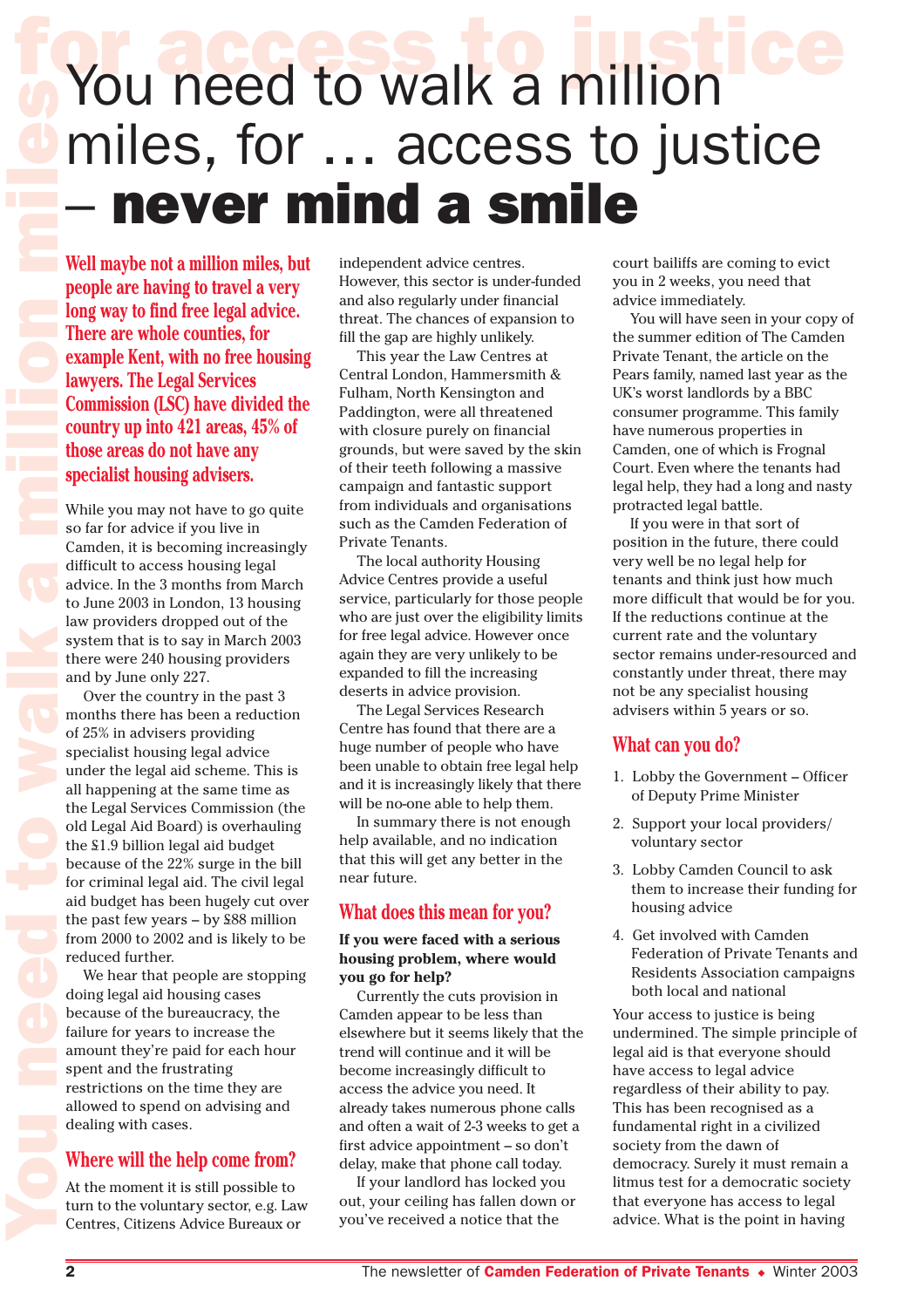rights, which people are not able to enforce?

#### Thanks to Ginny Halley and Wilma Morris

Housing Unit – Central London Law **Centre** 

Camden Federation of Private Tenants wants to hear from tenants who have had difficulties in accessing legal advice, please contact the office on 020 7383 0151 with your stories or if you would like to join in a campaign to reverse the decline in legal aid.



CFPT at Fitzrovia Festival, from left to right – Amanda Ali with her husband, Camden Mayor, Nasim Ali, Celia Nicholls, Festival Committee member, Martino Cartella, CFPT Chair, and Westminster Deputy Lord Mayor Ronnie Raymond-Cox with his wife Pip.

# **Law Commission Report**

# – reducing security of tenure … and where's –<br>the Deposit Scheme? the Deposit Scheme?

CFPT, Shelter and other housing organisations felt great dismay at the Law Commission's determination to do away with the six-month moratorium of assured shorthold tenancies.

The Report, based on the findings of the consultation paper circulated in 2002 – Renting Homes: Status and Security, proposes to replace all existing tenancies (including private, council and housing association) with just two types of tenancy. The Type I will have high security of tenure, which is envisaged will be mostly used for council and housing association tenants. The other, Type II, will be reserved for the poor relation private tenants who would be forgiven for thinking that the possibility of having to move on every six months was bad enough, let alone three!

There are some sensible ideas in the report, not least the introduction of compulsory written tenancy agreements – and the simplification

of housing law in itself is worthy of applause. It also appears, as CFPT argued for, that Rent Act tenants would be exempted from the changes. This would be a very welcome move for the majority of regulated tenants, but less satisfactory for those who otherwise might benefit from the improved succession rights.

The main sticking point of course is the issue of introducing threemonth tenancies. The Law Commission blithely asserts that landlords will still be able to offer longer tenancies, but what would be the incentive? There is a terrible paranoia at the heart of this issue; landlords are obsessed with the idea that they can't get tenants out of properties quickly enough, that tenants might be able to get away with living rent free for months and months whilst stringing their landlords along. But this is not true

continued on page 6

# **UNE STED IOTWATO, TWO STEPS DACK**<br>Commonhold and Leasehold Reform Act report from CARL **One step forward, two steps back**

The Commonhold and Leasehold Reform Act, which received its royal assent eighteen months ago, is being put into effect by the government at a snail-like pace. The "right to manage" provision in the Act was finally implemented at the end of September – seven years after the then Labour spokesman on housing (Nick Raynsford) insisted in the House of Commons that the Conservative government of the day should introduce emergency legislation to implement this very measure.

Although there is no doubt that the vast majority of leaseholders can maintain their own properties to a far superior standard and at a much lower cost than existing landlords and managing agents, the "right to manage" will only be

and Leasehold<br>
eceived its royal who are prepared to carve their way to sit on its board<br>
this ago, is through all the red tape involved,<br>
by the and at the same time face down the<br>
il-like pace. The inevitable hostility o exercised by those leaseholders who are prepared to carve their way through all the red tape involved, and at the same time face down the inevitable hostility of their landlord.

their own property on a number of<br>grounds through the Leasehold<br>Valuation Tribunal. In most blocks<br>of flats, leaseholders will have to set<br>up a "right to manage" company in<br>proter to take over the running of the<br>building. hough there is no doubt that understand landlord and tenant law<br>
and tenant law leaseholders have an insecure funderstand in their own properties<br>
are superior standard and at a<br>
lower cost than existing<br>
lower cost than e The landlord can resist the leaseholders' application to manage their own property on a number of grounds through the Leasehold Valuation Tribunal. In most blocks of flats, leaseholders will have to set up a "right to manage" company in order to take over the running of the building. Those leaseholders who have already been forced to understand landlord and tenant law will find that getting to grips with company law is an even bigger challenge. Moreover, the legislation also reintroduces the villain by the back door, since the landlord will still be a member of the "right to

manage" company and have a right to sit on its board.

Leaseholders often experience intimidation from their landlords, with the courts and tribunals unwittingly assisting in that process. To allow the landlord to have such a direct involvement in the management of the building will negate the very freedom of the leaseholders to manage their own affairs. It must be remembered that however the blocks of flats are managed, a lease is still a declining asset, with the result that leaseholders have an insecure form of home ownership.

Contact CARL at www.carl.org.uk or CARL, PO Box 26369, N8 7ZL.

Reprinted from The Leaseholder with kind permission of the Campaign for the Abolition of Residential Leasehold.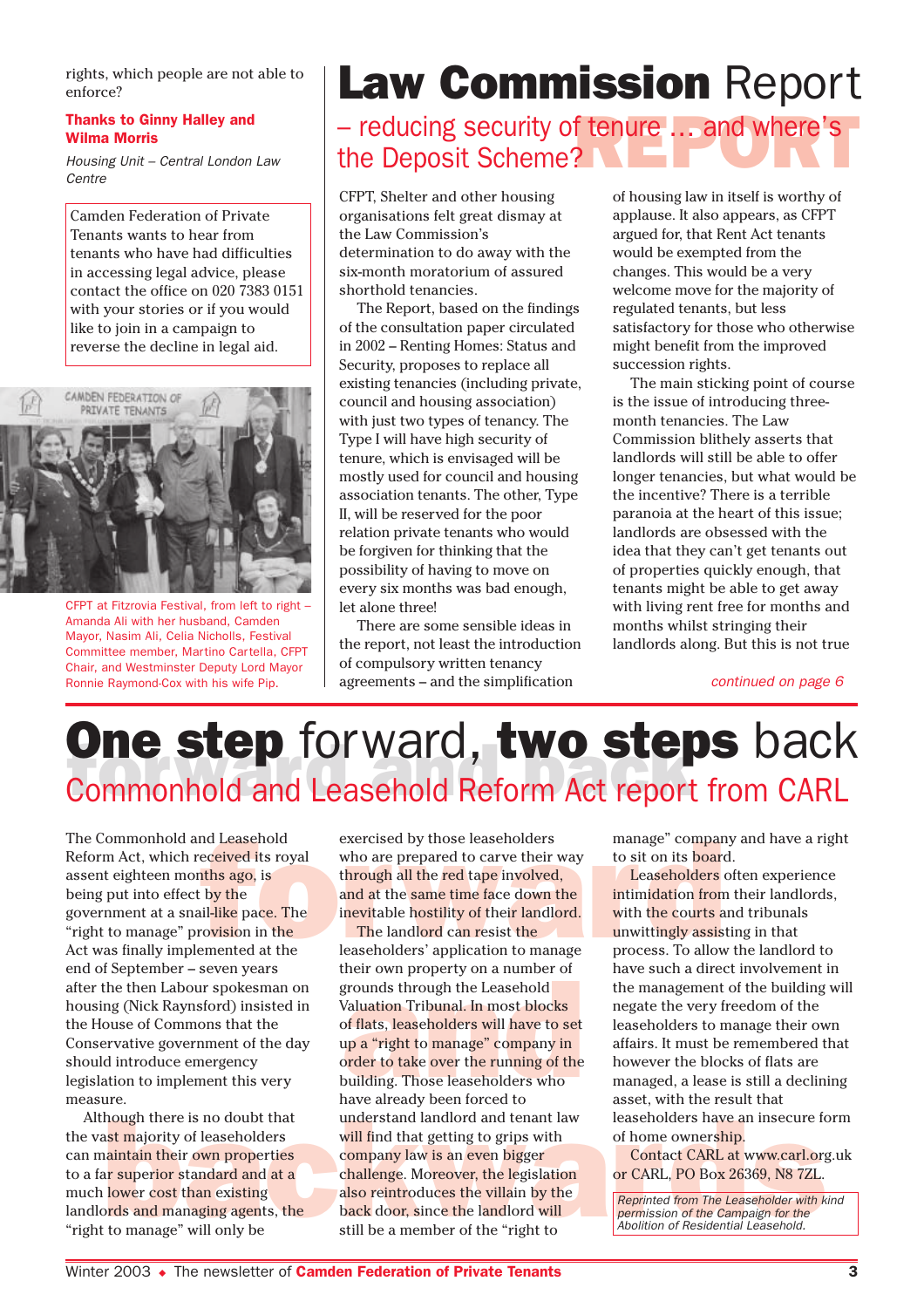# If your landlord offers you alternative accommodation

FOR RENT ACT PROTECTED TENANTS (usually called Regulated tenants), and many assured tenants, seemingly the only sure-fire way a landlord can legally get vacant possession of their home is by offering suitable alternative accommodation. Apart from a tenant's natural reluctance to move, or wariness of any changes proposed by their landlord, the issue of what actually comprises a suitable alternative is often contentious and only soluble via the courts.

The test of alternative accommodation's suitability is a pretty inexact science, but problems between landlord and tenant may be minimised if both parties understand the legal and practical issues. The tenant's first step should be to seek assistance from Camden's Housing Advice Service.

Each individual case must be assessed on the circumstances and reasonable needs of the tenant and his family (further references here to the tenant includes the tenant's family). If the landlord is seeking possession in order to sell or redevelop the building at considerable profit, he may be in a position to be generous – and he is required to give the tenant sufficient time to assess any offers of accommodation. Tenants should bear in mind that alternative accommodation is a ground for possession and where a court is satisfied that it is suitable, it will be bound to make an order. Of course, in most legal cases the right of appeal is available to either party.

The landlord should only succeed in court if the judge is satisfied that the accommodation really will be available to the tenant when a possession order takes effect, that it offers similar security of tenure and that it is suitable for the tenant's means and needs. The court must be satisfied that the new home is genuinely comparable – in terms of size and facilities, rent, and local features, such as proximity to the tenant's workplace. If furniture was provided under the tenancy then similar furniture must be provided.

Camden's Housing Advice Service would first advise the tenant that a formal agreement should be entered into before moving. A document should set out the terms agreed by the parties and that the accommodation is being offered as suitable alternative accommodation under a protected tenancy. It is essential to establish that the landlord granting the alternative accommodation – either within the same building or elsewhere – is the same landlord who has full title interest without restrictions and is entitled to grant a protected tenancy of that accommodation. This can best be established by obtaining a copy of the entry for the premises from the local Land Registry (usually a cheap and simple process).

*To cite an example:* a protected tenant with mobility problems occupies a two-bedroom property. The landlord makes a number of offers, one of the offers might appear to be suitable as it is located near the tenant's present home and has the same number of rooms. However, the overall size of the new letting might create restricted mobility for the tenant, who may be wheelchair bound.

When considering suitability in terms of the size, affordability may also become a factor. The landlord may offer a single tenant who presently occupies a studio, a larger flat. If the property has an unregistered rent, the rent restriction on the first registration would not be applicable and this could cost the tenant dearly. If a tenant is ineligible for housing benefit, they could reasonably argue that the offer doesn't meet means or needs.

It is in the tenant's interest to show good will and reasonableness – and this applies equally to the landlord. The tenant should make every effort to view the offered accommodation and communicate any reasons for refusal in writing to the landlord. Where negotiations fail and court action becomes inevitable, the tenant should seek a declaration that the new tenancy will be a protected tenancy.

Camden's Housing Advice Service can help to draft re-housing agreements free of charge to the landlord and tenant. We provide advice to tenants about their rights and will seek to facilitate the transaction by giving the landlord good practice advice. However, the primary interest of the Housing Advice Service is to preserve the rights and security of the tenant.

*Case Law* – The court in making its decision will have reasonable regard to the environment and standard of living as well as consideration of space, size, nature and character of the accommodation under offer, Hill v Rochard 1983 CA and Redspring v Francis 1973 CA. However, in Siddiqui v Rashid the court decided that the tenant's needs as regards to character and environmental issues could only be taken into consideration as it relates to the property itself and does not extend to the location of the tenant's friends or place of worship. In Islington LBC v Metcalfe 1983 Clerkenwell CC, the size of accommodation was too large and therefore deemed unsuitable. In Rosemary Estates Ltd v Connolly, 1987 Clerkenwell CC, it was held that one of the properties offered by the landlord would not be suitable 'as regards to proximity to place of work'. The Defendant's evidence was that it currently only took 3-4 minutes to wait for a bus to work but that it would take 16-17 minutes longer in the new location.

Our thanks to Camden Housing Adviser Marilyn Bramble-Litchmore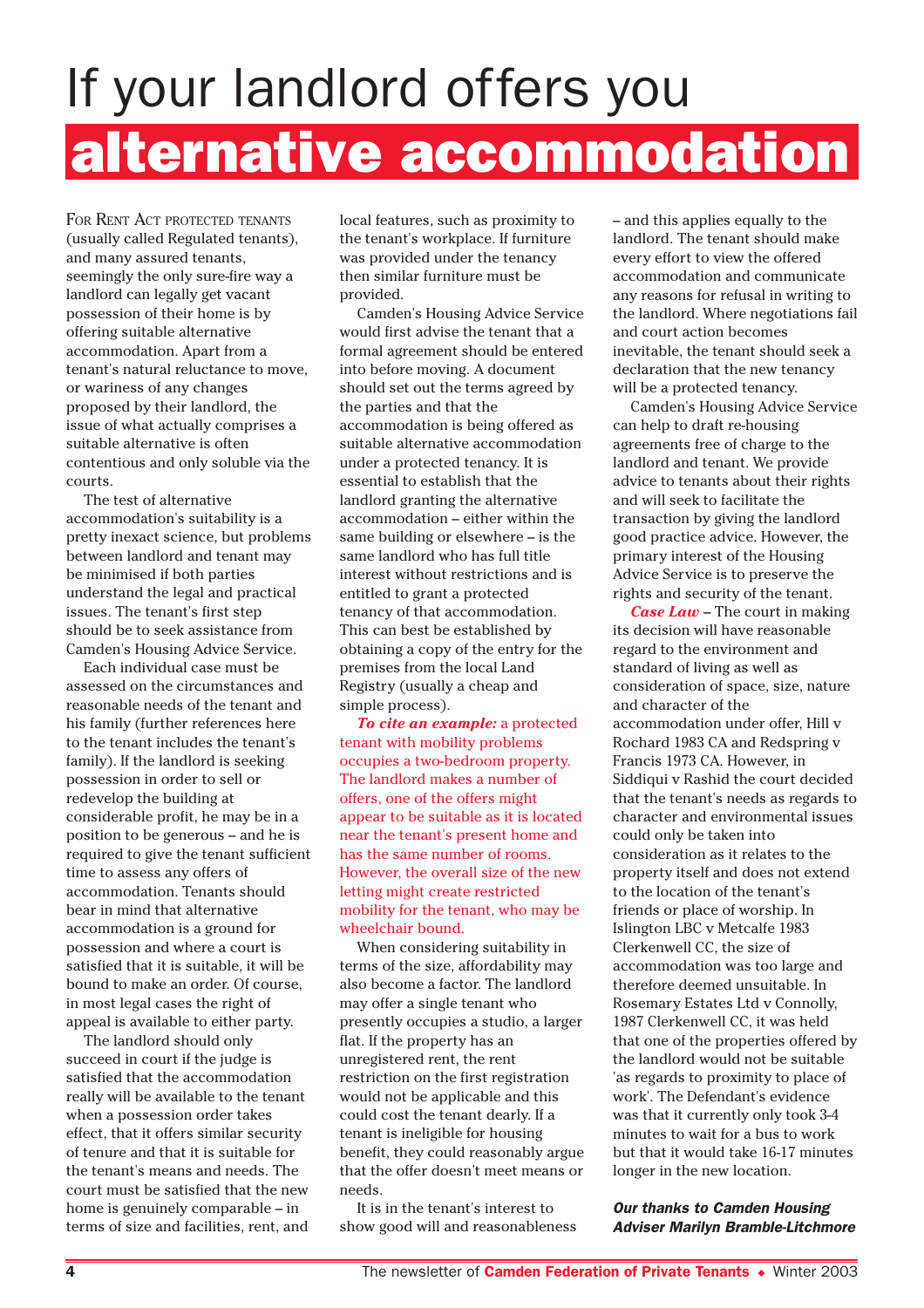# Stick to your guns and you'll win the battle says Camden private tenant

Regulated tenant Nicole Charlet successfully challenged her landlord on four unsuitable offers of alternative accommodation.

Representing herself in the Central London County Court, Nicole held out against the offers primarily because none were subject to the rent cap and would have been substantially more expensive (see The Camden Private Tenant Summer 2002).

Nicole had pressed for a dismissal of the case on the grounds that her landlord had failed to offer suitable alternative accommodation. However, the District Judge decided to allow a six-month adjournment for landlord Elghanian to come up with suitable alternative accommodation for Nicole, failing which the case would be dismissed.

Elghanian did make a further offer of accommodation, and after much successful negotiation of terms, Nicole was delighted to accept the offer of a studio flat in Belsize Park Gardens.

Nicole had formerly lived in her tiny Belsize Lane bedsit for 23 years, her current landlord Elghanian bought the property in 1996, deciding in 2001 to apply to convert the bedsits into a family home. Nicole says that before she was made the first offer of alternative accommodation she had been subject to abusive behaviour by employees of Elghanian – witnessed by her then neighbour Lady Mary Stirling.

*Before accepting the current accommodation, Nicole, assisted by a Camden Housing Adviser, set out a series of 'demands'.*

#### **These included amongst others:**

 That her rent inclusive of Council Tax and hot water as in her previous contract, would be fixed until 1st Jan 2005; thereafter subject to the same terms and conditions of the Maximum Fair Rent Order 1999.

- That the tenant install her own locks on the flat door
- That a bath be installed prior to her moving in
- That the landlord would not hold a mortgage on the flat
- That the landlord fix a broken extractor fan and make repairs to the balcony
- That the landlord paid  $$600$  to the tenant for inconvenience and moving costs

Nicole is very satisfied with her current accommodation and feels she was right to stick to her guns, sometimes against the opinion of others.

**Always seek advice first if you find yourself in this situation.**

# Camden Housing Advice Service

**Free, expert advice** for private tenants, leaseholders and people seeking accommodation. You can phone us, come in or email us.

**Housing Advice Centre North team** 179 West End Lane, NW6 2LH **Tel:** 7974 8855 hacnorth.housing@camden.gov.uk

**Opening hours** Mon, Thurs, Fri: 9.30 – 4pm Tues: 9.30 – 1pm; 4 – 7pm Wed: Closed

**Housing Advice Centre South team** Bidborough House 20 Mabledon Place, WC1H 9BF **Tel:** 7974 5801 hacsouth.housing@camden.gov.uk

**Opening hours** Mon, Tues, Thurs, Fri: 9.30 – 3pm Tues: 4 – 6 by appointment Wed am: Somali speakers only





# Could you live with yourself?

**On 24th November, The London Fire Brigade launched a Londonwide campaign to target older people who are most at risk from fire related accidents.**

The campaign is two-fold. The LFB can provide fire-fighters from local stations to attend as many venues as possible to talk about the dangers of fire and what to do in the event of fire in the home. So if you work with or provide a service for older people and would like to participate, contact Mike Logan on 07717 517309 or at mike.logan@london-fire.gov.uk. The LFB will send a uniformed officer

to talk to your group, who will provide leaflets and show a short video on fire safety. Translators and other language leaflets can be provided. Fire-fighters will also take referrals from individuals or

organisations for home visits to install high quality long life battery smoke alarms absolutely free. If you would like the security of a smoke alarm whose batteries don't need changing for ten years then contact Mike Logan on the above number! The visiting fire-fighter will also carry out a brief and unobtrusive home fire safety risk assessment for you.

If you are an older person and do not have a smoke alarm in your home, call on **07717 517309** to get one fitted – **FREE OF CHARGE!**

SMOKE ALARMS SAVE LIVES

LFB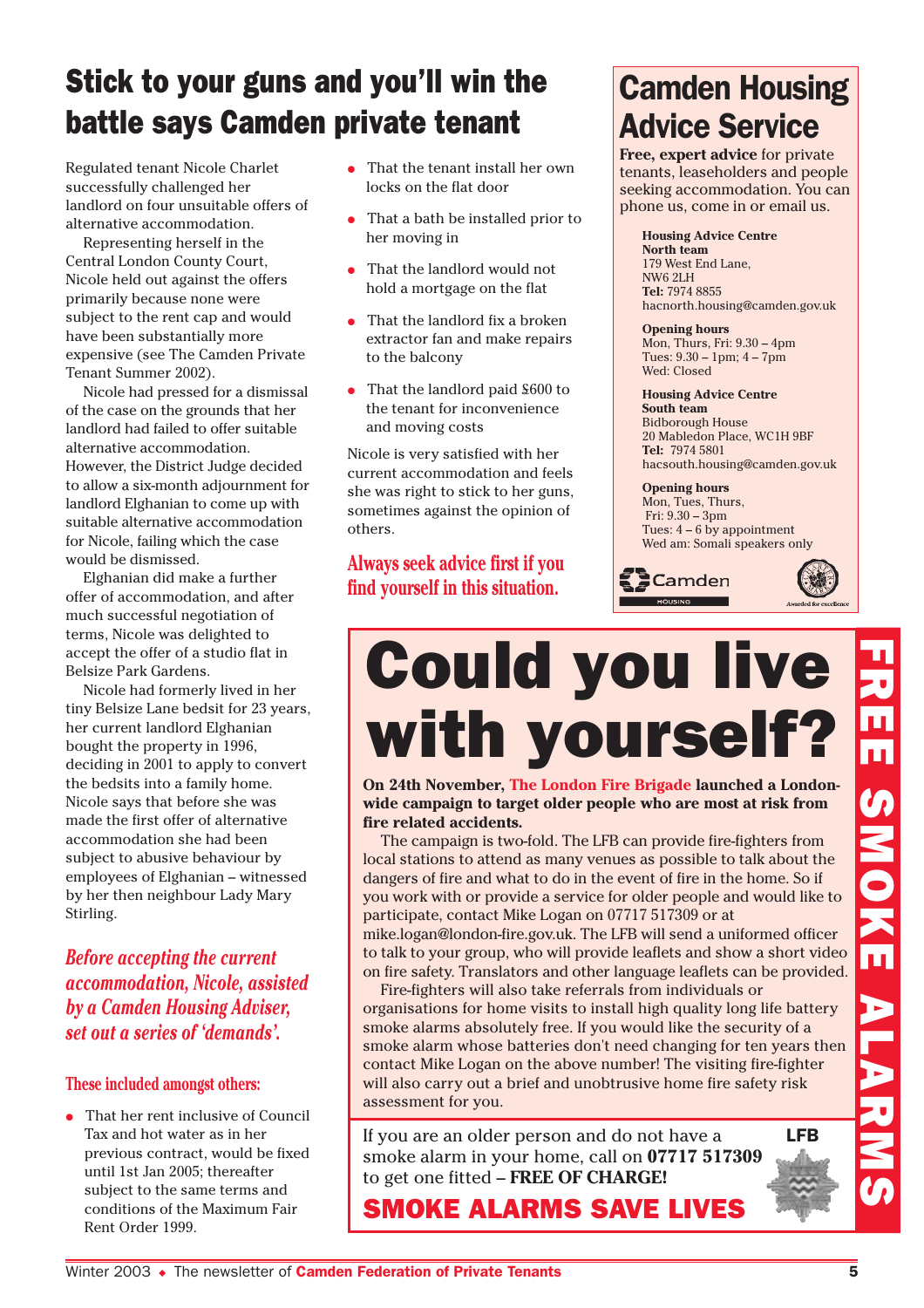# **Swedish Tenants Union visits CFPT**

DELEGATES FROM THE SWEDISH UNION of Tenants paid us a visit as part of a fact-finding mission organised by Magnus Hammar of the International Union of Tenants.

The seven delegates met with staff, volunteers and committee members to find out about the UK's private rented sector, an area Mr Hammar believes to be neglected.

The team also met with Spitalfields Housing Association, Federation of Black Housing Associations, the Housing Corporation and representatives of TPAS and TAROE, both serving council or housing association tenants – so they were very keen to find out about private tenants.

The visitors had no previous knowledge of private renting in the UK, or related tenant's organisations and were quite amazed to find out that Camden Federation of Private Tenants is one of only a handful serving private tenants in Britain. They were also quite impressed with the work that such a small organisation could do giving much praise for The Camden Private Tenant newsletter!

Sweden still operates a largely regulated housing market, with

#### continued from page 3

of assured shortholds; there is an accelerated possession proceeding for cases of rent arrears, which is a mandatory ground for possession of these types of tenancy. And if this were the issue then speeding up and strengthening the possession process would surely be the answer.

This leads to another issue; there is a glaring omission in the shape of rent deposits which gets a mere fourline mention under 'Exclusions' in the report. Many assured shorthold tenants would say that they generally hold back their last month's rent in lieu of their deposit. Sometimes this is in agreement with their landlord; more often than not though, it will be because the tenant fears that they will not get their deposit back whether there is a claim on it or not. A national mandatory tenancy deposit scheme

DELEGATES FROM THE SWEDISH UNION "negotiated" rents throughout<br>of Tenants paid us a visit as part of sectors offering generally affor<br>a fact-finding mission organised by housing, with the private sect<br>Magnus Hammar of the 'negotiated' rents throughout the sectors offering generally affordable housing, with the private sector having to use municipal housing negotiated rents as reference points in its rent setting.

members to find out about the UK's<br>
private rented sector, an area Mr and a sometimes are all the state of the state of the main believes to be neglected.<br>
The team also met with<br>
Spitalfields Housing Association, and the Sweden has almost 1.6 million rental dwellings, about 710,000 are owned by private landlords. The SUT has a staggering 545,000 households as members accounting for well over two thirds of overall renters, but this reflects the power that tenants have in negotiating with their landlords and how important Swedish tenant unions are. However, there are major problems facing Swedish housing that do not sound a million miles from our own experiences in London.

> A lack of investment in and building of new municipal housing, coupled with growing urban populations, has produced an acute lack of housing in many Swedish cities. Stockholm, for instance, is growing at a pace of 7,500 people per year, but during the 1990's only 1'800 flats were built annually. In November of 2002 there were 80,370 on the Stockholm waiting list for 69 available flats. These figures will bring scant comfort to Camden

> with independent arbitration is the only fair and sensible way of handling rental deposits, which is why it has been adopted in countries like Australia and New Zealand.

> The report itself admits that there would be a danger of greater homelessness, as tenants would be evicted because of housing benefit delays. It refuses to recognise, however, that reducing security of tenure in itself would create more homelessness, or the attendant problems of being unable to put down roots; not being on the electoral register, not being registered with a dentist, or a doctor or a library. Or what about not contributing to the local environment or agenda; not responding to planning applications, or local consultations, or even knowing what services might be available? By default, all new private tenancies will be

Council with its own 13,000 long housing register. The situation in Sweden has brought about a ban on the selling of public housing stock to tenants – reminiscent of the UK's Right to Buy.

What is really worrying the Swedish Union of Tenants though, is the political challenge to the regulated housing market. Magnus Hammar, Co-ordinator of the IUT based in Stockholm, says that deregulation has been 'a hot issue for many years'. Tenants there fear that if the Swedish Social Democrats lose power to a coalition of the three right wing parties then deregulation is very likely; we in the UK know what deregulation and a lack of Government investment brings about, and if this were to happen in Sweden they had better start building more homeless hostels.



Staff member, Grace Wheatley, with Magnus Hammar, third left, and other Swedish Union of Tenants delegates.

assured shortholds, or if the Law Commission has its way, Type II tenancies. This is a growing sector; do we want to envisage a society where approximately a quarter has absolutely no stake in their local community or who can reasonably be expected to contribute to the political agenda?

It's hard to understand the true rationale behind the proposals to get rid of the six month 'moratorium', although cynics might suggest it has been thrown in as a 'sweetener' to a landlord lobby notoriously opposed to any regulation of the private rented sector whatsoever.

*Renting Homes, Law Com No 284* is 174 pages long – it can be downloaded from www.lawcom.gov.uk. Or there is an Executive Summary at a merciful 10 pages, again you can download this from the same site or we can provide you with a copy – 020 7383 0151.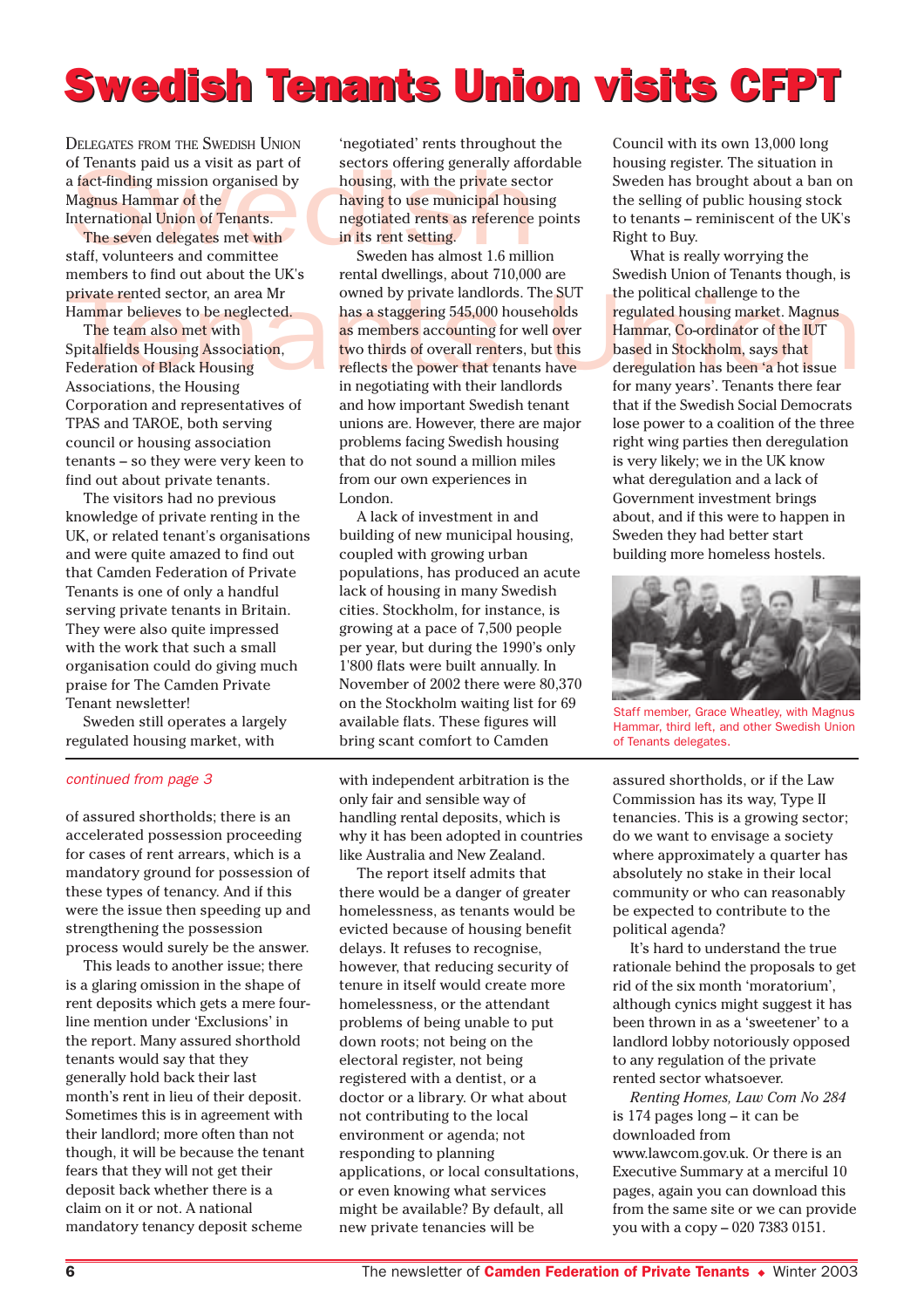# News in brief

# **Four Pads becomes Three as Two Jags gives up key**

John Prescott has finally given up the fight to stay in the RTM union owned two bed flat in Maritime House, Clapham. After 33 years, and paying a peppercorn rent of only £220 per month, the Deputy PM made way for the RTM to develop the site into 'affordable housing'.

# **Council staff cannot afford Camden**

As CFPT has been warning for some time, its now official – Camden Chief Executive Moira Gibb has stated that the Council's biggest challenge is staffing as 'with house prices rising it is harder and harder to keep staff'. Almost a quarter of Council staff live in Camden but many are being priced out.

# **Housing Bill**

CFPT joined Shelter and Citizens Advices' Tenancy Deposit Scheme campaign for the mandatory introduction of a national TDS. Housing organisations are hoping that the Queens Speech on 26 November will announce a Housing Bill which will include provisions for a scheme for the holding and return of tenants' deposits.

### **Short of Ten Bob and over 60?**

Minimum Income Guarantee was replaced by Guarantee Pension Credit on 6 October 2003. Under new Pension Credit (PC) regulations, thousands should become entitled for the first time, and many should get more than before.

For the over 60's, if one partner is less than 60, then PC is still payable. If a single person has no savings or income, then the minimum income should be £102-10 per week. This is called Guarantee Credit (GC). If there are disabilities or care responsibilities, or various types of Service Charges, then higher amounts could well be payable.



Kings Cross Festival – CFPT Chairman, Martino Cartella with a young volunteer!

If you get GC and you have no savings or other income, Housing and Council Tax Benefit should be paid in full. The old rule that you should have no more than £16,000 for entitlement to these last two benefits has been abolished for those getting GC.

For the over 65's PC introduces a new benefit called Savings Credit (SC). Depending on your circumstances you may be entitled to one or both elements of PC. If you have some savings or income (e.g. an employers pension), then unlike in the past these will count in your favour rather than against you. Again, some Housing and Council Tax benefit could also be payable. Obviously the changes are not a free lunch – there are limits to how much income or savings you can have.

The calculations are rather complicated; but Age Concern, Citizens Advice Bureaux or Independent Advice organisations give confidential free advice – at their offices, and sometimes in your home or over the phone. Contact Camden Age Concern on 020 7837 3777 or Camden CAB on 0845 0505152. Or for the computer whizzos there is an anonymous calculator on the Pensions Service website www.thepensionservice.gov.uk/ pensioncredit/calculator/home.asp

Claims are even back-dated nowadays, so stand up for your rights in Law and crack-on!

**FREE Low Energy Light-bulbs – contact us today 020 7383 0151**

# **Did you know?**

CFPT has a wide range of information leaflets on all issues relevant to private tenants and private leaseholders.

If you would like any of the following free information leaflets, please contact our offices (details on back pg) and we will send you the information free of charge:

- **Assured and Assured Shorthold Tenancies**
- Regulated Tenancies
- Repairs a guide for landlords and tenants
- Unfair tenancy terms don't get caught out
- Long Residential Tenancies your right to security of tenure
- Long Leaseholders
- $\bullet$  Notice that you must leave  $-$  a brief guide for landlords and tenants
- Bothered by Noise There's no need to suffer
- My Landlord Wants Me Out protection against harassment and illegal eviction
- Right of first refusal for long leaseholders and other tenants in privately owned flats
- Leasehold flats your right to buy the freehold of your building or renew your lease
- Lease running out? Security of tenure for long leaseholders
- Applying to a Leasehold Valuation Tribunal – service charges, insurance, management
- Home repair assistance
- A Practical Guide For Protecting & Maintaining Your Home (Age Concern)
- Dealing With Your Debts (Rent)
- DIY Home Energy Check
- Have a warmer, healthier home grants from the Government's Home Energy Efficiency Scheme

And many more from making a small claim to County Court Fees.

Contact us today for your copies.